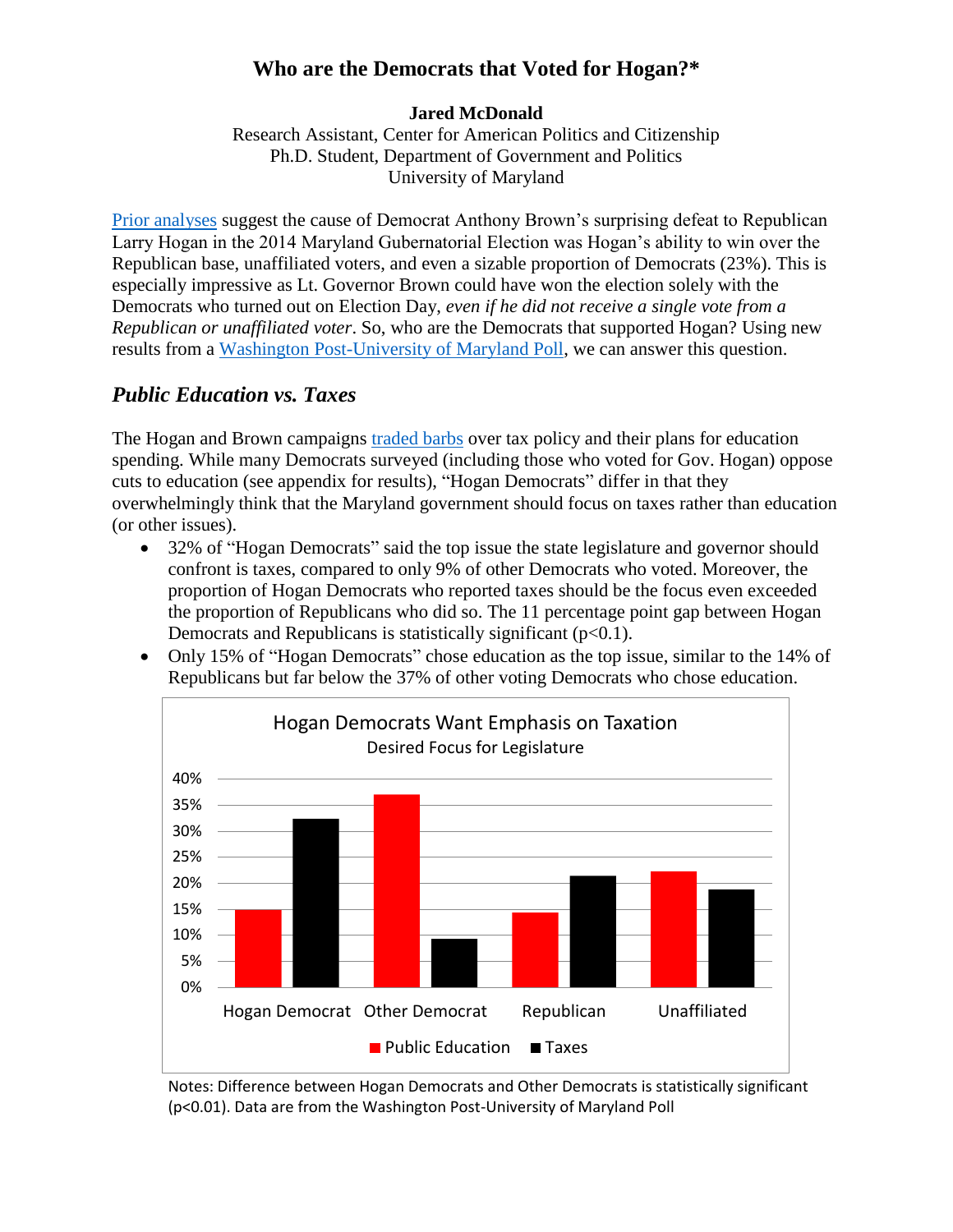### *Hogan's Success with White Democrats*

In addition to the difference in policy preferences between Democrats who supported Lt. Governor Brown and those that supported Governor Hogan, there were divisions by race.

• 34% of white Democrats supported Larry Hogan, compared to only 12% of black Democrats.



Notes: Difference between white Democrats and black Democrats is statistically significant (p<0.01). Data are from the Washington Post-University of Maryland Poll

## *The O'Malley Effect*

The results from the Washington Post-University of Maryland Poll suggest that a lack of support for Gov. Martin O'Malley had a significant effect in driving some Democrats away from voting for Lt. Governor Brown.

- Less than 28% of Democrats voting for Gov. Hogan approved of Gov. O'Malley's performance.
- The rest of Democratic voters overwhelmingly approved of the job Martin O'Malley did as governor, at nearly 79%.
- To provide some context, "Hogan Democrats" more closely resembled Republicans (21%) approval) than unaffiliated voters (45% approval) in terms of support for Gov. O'Malley.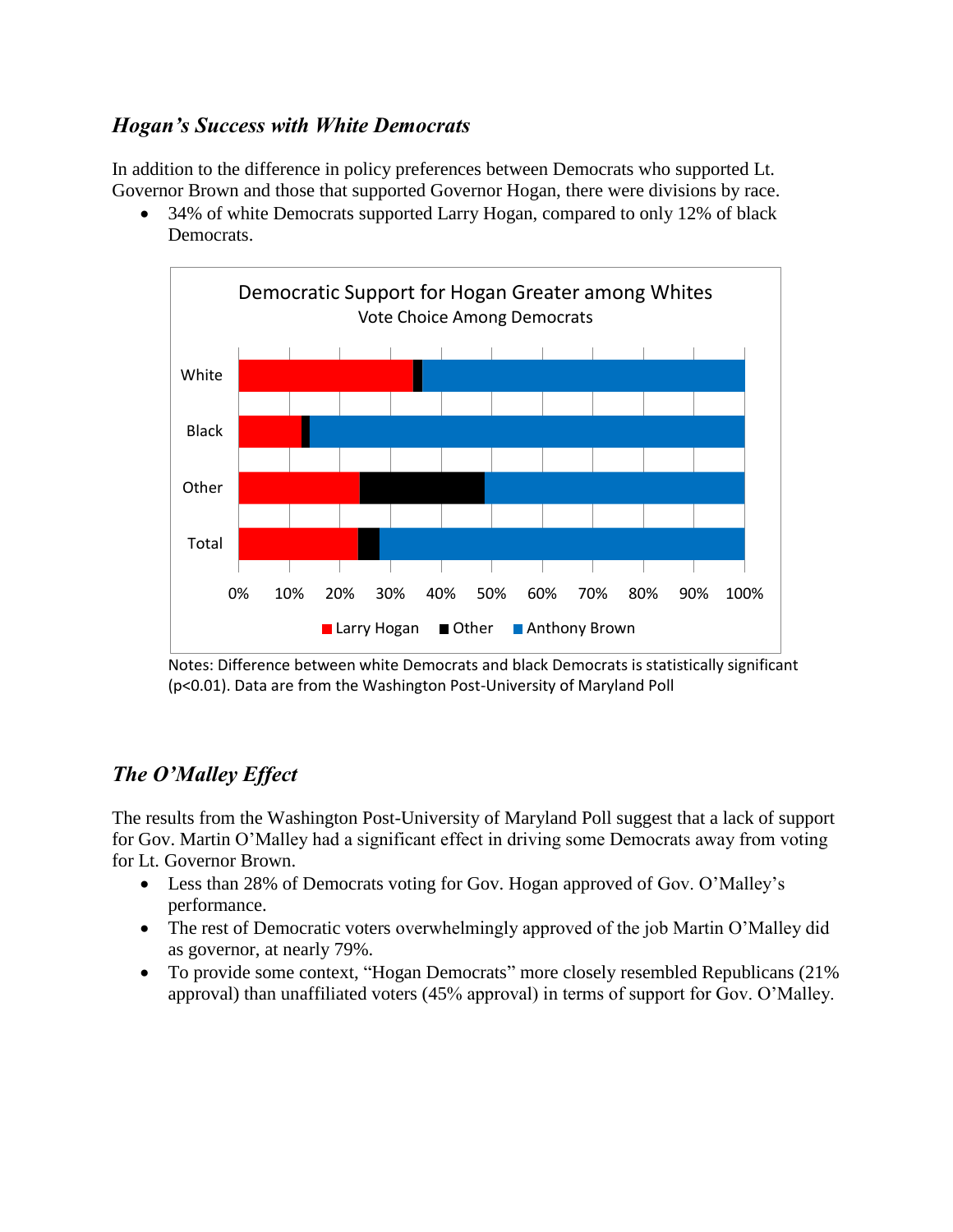

Notes: Difference between Hogan Democrats and Other Democrats is statistically significant (p<0.01). Data are from the Washington Post-University of Maryland Poll

Governor Hogan's message on taxes resonated across party lines in 2014. He benefitted further from the electorate's disapproval of the sitting Democratic governor. But Governor O'Malley is on to other [endeavors,](http://www.washingtonpost.com/politics/omalley-still-positioning-as-clinton-alternative-pauses-to-talk-about-data/2015/03/10/2d438c3a-c725-11e4-a199-6cb5e63819d2_story.html) so his (un)popularity is unlikely to matter in future elections. How well Governor Hogan and the Democratic-dominant legislature can negotiate on taxes and education will likely shape the debate going into the next election cycle.

\*Michael J. Hanmer, Associate Professor of Government and Politics at the University of Maryland and Research Director for the Center for American Politics and Citizenship, contributed to this report.

The Washington Post-University of Maryland Poll is a joint venture between the Washington Post and faculty in the Center for American Politics and Citizenship in the Department of Government and Politics, in the College of Behavioral and Social Sciences, at the University of Maryland.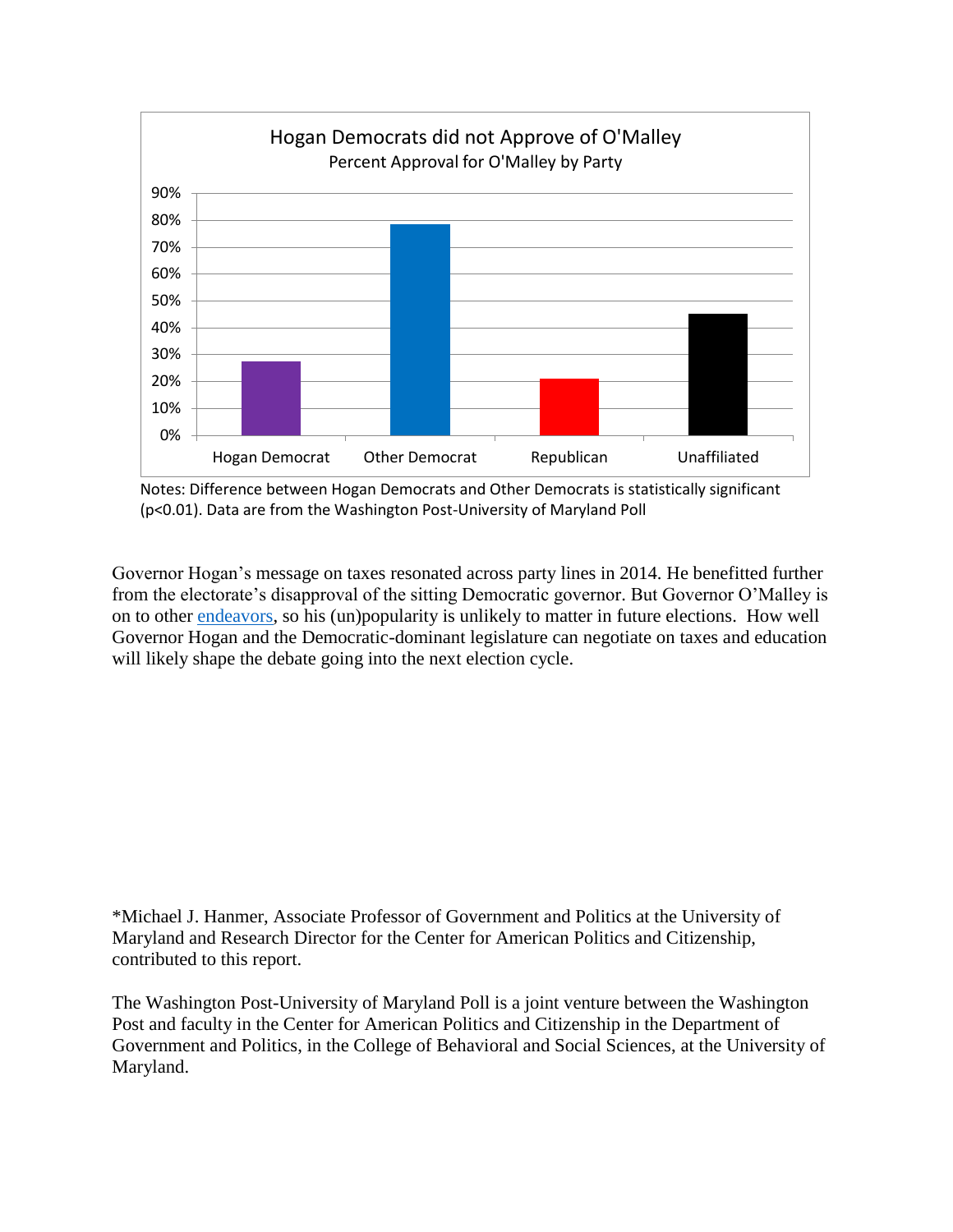## Appendix: Complete Results

|                  | <b>What Area Should be Protected from Cuts?</b> |                   |            |              |        |  |
|------------------|-------------------------------------------------|-------------------|------------|--------------|--------|--|
| Area             | Hogan<br>Democrat                               | Other<br>Democrat | Republican | Unaffiliated | Total  |  |
| Transp.          | 17.23%                                          | 10.69%            | 10.47%     | 12.27%       | 11.96% |  |
| Health           | 4.49%                                           | 7.86%             | 9.18%      | 11.01%       | 10.63% |  |
| Public<br>Safety | 4.99%                                           | 9.31%             | 20.53%     | 14.09%       | 12.67% |  |
| $K-12$           | 45.27%                                          | 35.48%            | 27.97%     | 33.44%       | 32.64% |  |
| Higher Ed.       | 6.38%                                           | 13.94%            | 10.70%     | 7.67%        | 10.98% |  |
| Environ.         | 14.82%                                          | 14.57%            | 12.15%     | 12.81%       | 12.30% |  |
| Other            | 2.29%                                           | 5.64%             | 5.58%      | 5.44%        | 5.83%  |  |
| No Cuts          | 4.54%                                           | 2.52%             | 3.42%      | 3.26%        | 2.98%  |  |

# **Preferences for the Legislative Agenda**

|               | <b>What Should Be the Focus of the Legislative Session?</b> |                   |            |              |        |  |
|---------------|-------------------------------------------------------------|-------------------|------------|--------------|--------|--|
| <b>Focus</b>  | Hogan<br>Democrat                                           | Other<br>Democrat | Republican | Unaffiliated | Total  |  |
| <b>Budget</b> | 11.51%                                                      | 4.64%             | 15.53%     | 12.99%       | 10.13% |  |
| Economy       | 17.90%                                                      | 12.44%            | 21.55%     | 16.51%       | 15.60% |  |
| Public Ed.    | 14.84%                                                      | 37.02%            | 14.36%     | 22.29%       | 25.87% |  |
| Trans./Inf.   | 12.64%                                                      | 18.21%            | 5.99%      | 10.71%       | 11.76% |  |
| Drug Abuse    | 6.70%                                                       | 6.47%             | 13.79%     | 8.40%        | 9.02%  |  |
| Taxes         | 32.38%                                                      | 9.28%             | 21.42%     | 18.80%       | 18.29% |  |
| Other         | 4.04%                                                       | 11.95%            | 7.36%      | 10.30%       | 9.32%  |  |

## **Vote Choice among Democrats by Race**

| <b>Democrats</b> | <b>Vote Choice</b> |                         |              |  |
|------------------|--------------------|-------------------------|--------------|--|
| Race             | Larry Hogan        | Anthony<br><b>Brown</b> | <i>Other</i> |  |
| White            | 34.42%             | 63.78%                  | 1.89%        |  |
| <b>Black</b>     | 12.40%             | 86.00%                  | 1.60%        |  |
| Other            | 23.86%             | 51.42%                  | 24.71%       |  |
| <b>Total</b>     | 23.56%             | 72.23%                  | 4.22%        |  |